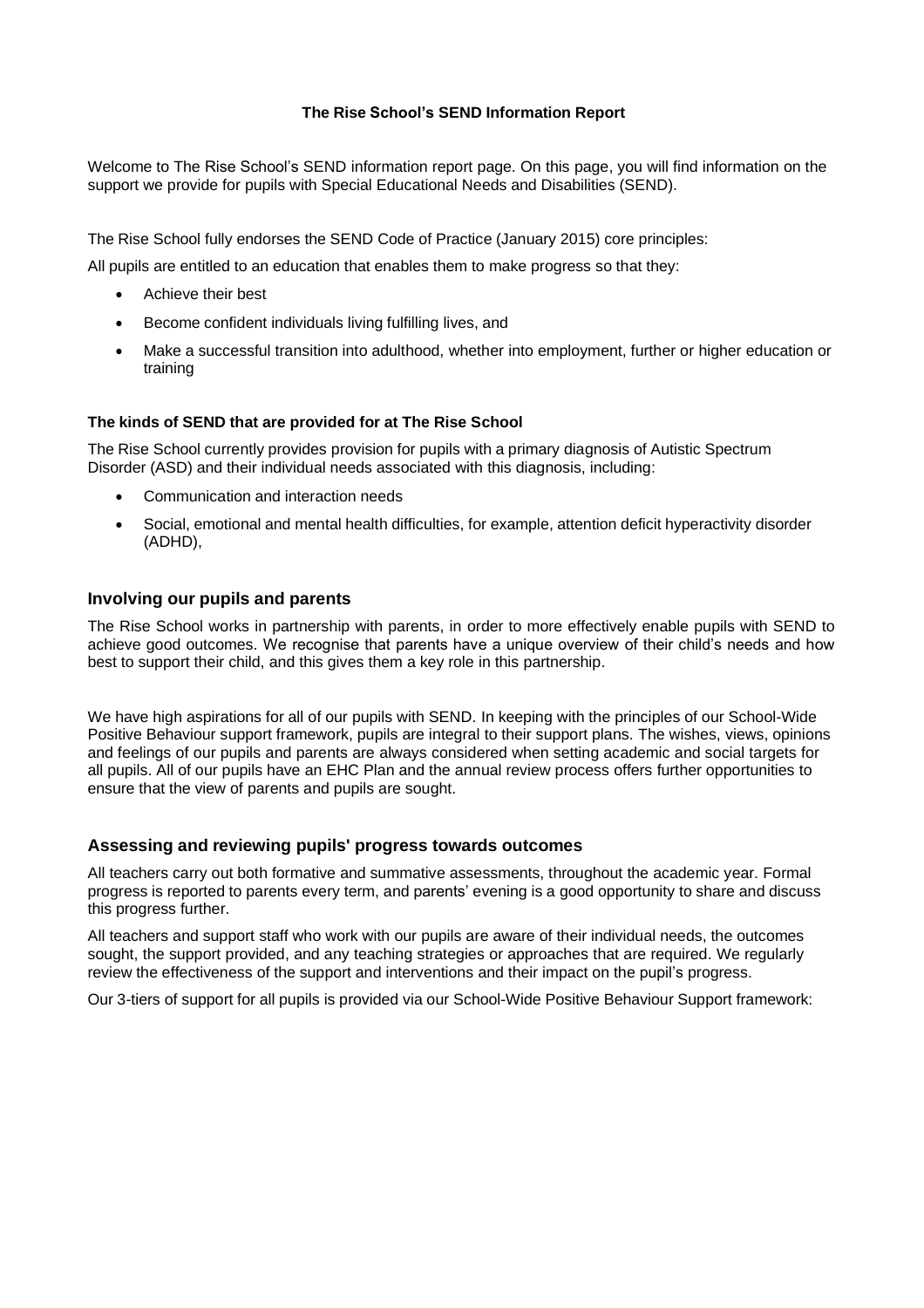

# **Supporting pupils moving between phases and preparing for adulthood**

We are an all-through provision from Reception through to the end of Year 13 (sixth form), however, should pupils move on from us to another provision, we believe that a smooth, well organized transition translates into success for all parties. To this end, we will share information with the school, college, or other setting the pupil is moving to. We will agree with parents and pupils which information will be shared as part of this.

## **Our approach to teaching pupils with SEN**

All of our pupils have an EHC Plan and all pupils have a primary diagnosis of Autism. All staff are responsible and accountable for the progress and development of all the pupils in their classes. We place as much emphasis on the acquisition of academic skills as we do on the acquisition of emotional and social skills and to this end we have a very comprehensive social curriculum. In addition to core academic subjects, pupils have access to a broad social curriculum which includes PSHE/Citizenship, weekly yoga, Mindfulness 3 times per day and a dedicated and taught Wellbeing curriculum – Weaving Wellbeing.

We will also provide all of the interventions listed above within our 3-tiered framework of support.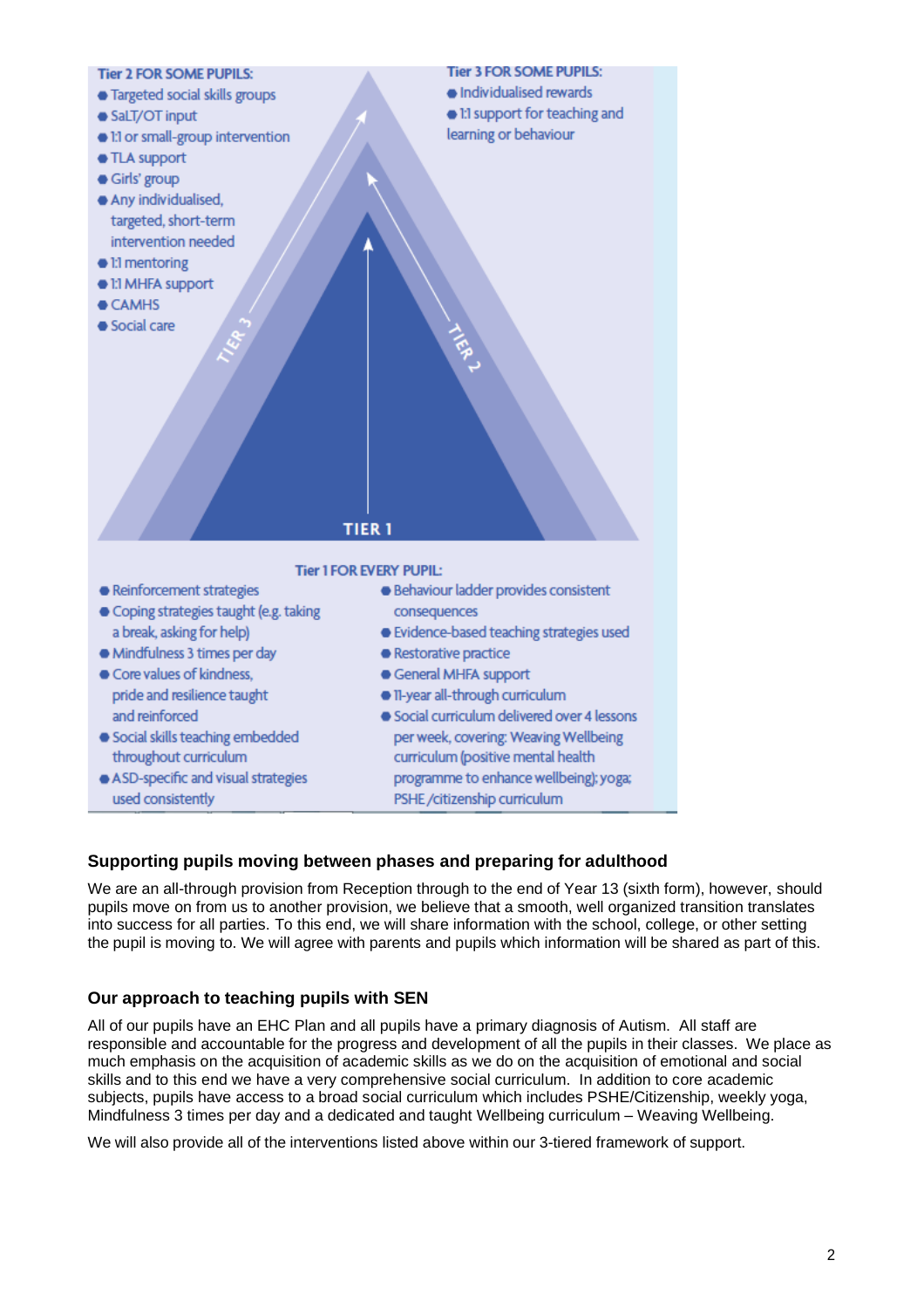## **Adaptations to the curriculum and learning environment**

Whilst all of our pupils share the same primary diagnosis of Autism, we recognise that all pupils are individual and unique, therefore will always make the adaptations necessary to ensure all pupils' needs are met:

- Differentiating our curriculum to ensure all pupils are able to access it, for example, by grouping, 1:1 work, teaching style, content of the lesson, etc.
- Adapting our resources and staffing
- Using recommended aids, such as laptops, coloured overlays, visual timetables, larger font, etc.
- Differentiating our teaching, for example, giving longer processing times, pre-teaching of key vocabulary, reading instructions aloud, etc.

## **Expertise and training of staff**

Staff have access to, and are expected to engage with, a very high quality CPD offer. This includes:

All staff have Autism Education Trust Level 2 training.

All wider lead team have Autism Education Trust Level 3 training.

All staff have the proactive, de-escalation part of the Team Teach training and most staff (once they've worked at The Rise for a period of time and understand our culture and approach to restrictive practice) have the more extended Team Teach training which includes physical interventions.

All staff have training on "Maximizing the Impact of Teaching Assistants" with a focus on different levels of scaffolding.

We run a "CPD menu" style of self-directed CPD and Autism features in:

- (a) The Autism strand in which workshops are led on various topics such as social stories, use of visuals to structure reflective conversations etc.
- (b) Self-Directed strand access to online courses from NAS, Future Learn, documentaries and Ted **Talks**
- (c) We have a well stocked staff library with a wide range of titles about Autism.

#### **Evaluating the effectiveness of SEN provision**

We evaluate the effectiveness of provision for pupils with SEN by:

- Reviewing pupils' individual progress towards their goals each term, as a minimum
- Reviewing the impact of interventions after a number of weeks, to ensure that they are effective and having a positive impact
- Holding annual reviews for all of our pupils, who all have EHC plans

## **Working with other agencies**

We embrace multi-agency working where appropriate and having ongoing relationships with:

- Social care
- CAHMS
- Education and Welfare Officers
- Youth Offending Team
- Community police services

# **6. Monitoring arrangements**

This policy and information report will be reviewed **every year**. It will also be updated if any changes to the information are made during the year.